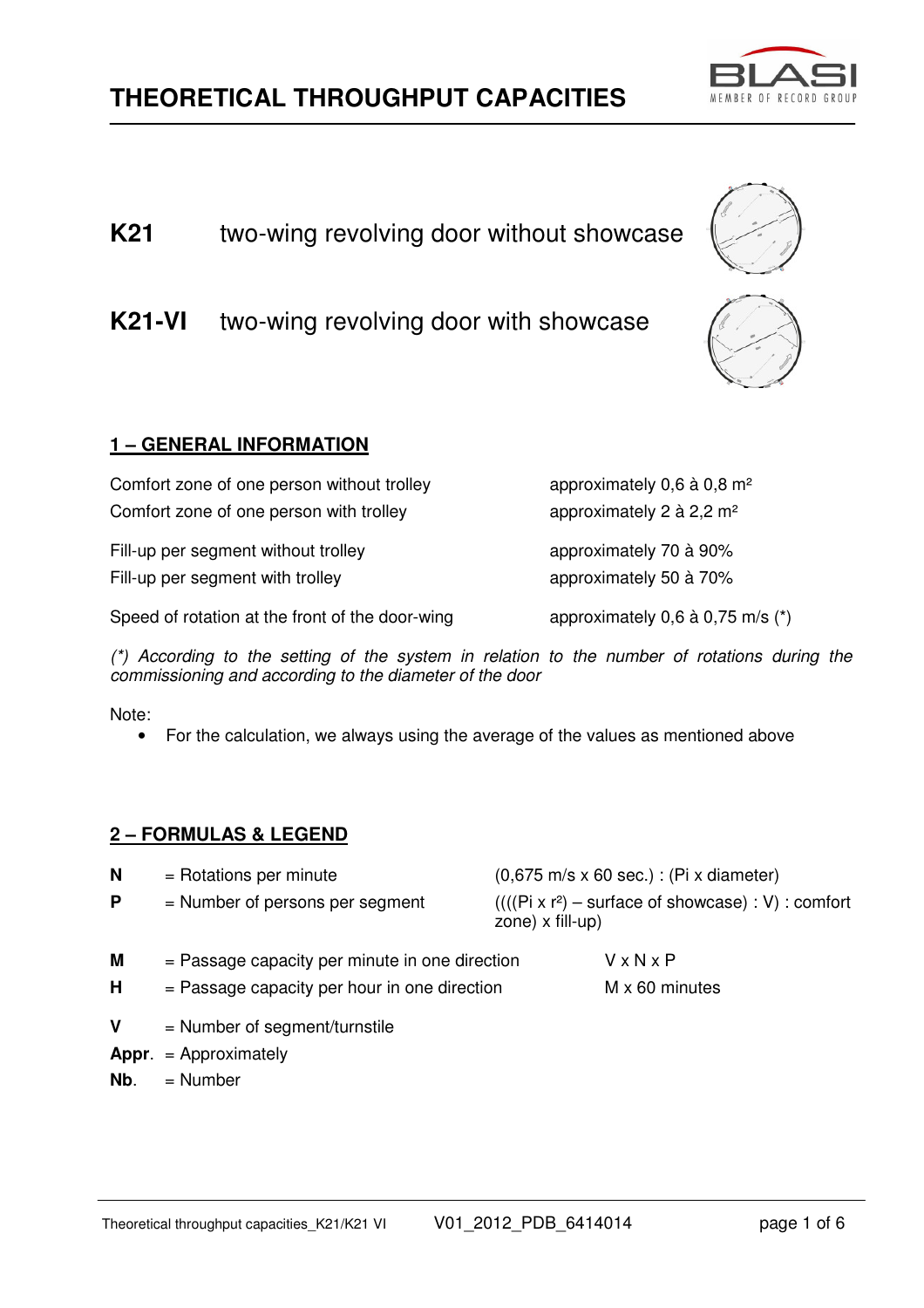

#### **3 – THROUGHPUT CAPACITY « K21 » WITHOUT TROLLEY**

|          | $\mathbf v$        |                                                         | N                       | P                                        | M                               | н                             |
|----------|--------------------|---------------------------------------------------------|-------------------------|------------------------------------------|---------------------------------|-------------------------------|
| Diameter | Number<br>of wings | Speed of<br>rotation at the<br>end of the door-<br>wing | Rotations per<br>minute | Max. number<br>of persons<br>per segment | Capacity per<br>minute<br>appr. | Capacity per<br>hour<br>appr. |
| 3000     | $\overline{c}$     | 0,675                                                   | 4,29                    | 4                                        | 34                              | 2082                          |
| 3200     | $\overline{2}$     | 0,675                                                   | 4,02                    | $\overline{4}$                           | 37                              | 2221                          |
| 3400     | $\overline{2}$     | 0,675                                                   | 3,79                    | 5                                        | 39                              | 2360                          |
| 3600     | $\overline{2}$     | 0,675                                                   | 3,58                    | 5                                        | 41                              | 2499                          |
| 3800     | $\overline{2}$     | 0,675                                                   | 3,39                    | 6                                        | 43                              | 2638                          |
| 4000     | $\overline{c}$     | 0,675                                                   | 3,22                    | $\overline{7}$                           | 46                              | 2777                          |
| 4200     | $\overline{c}$     | 0,675                                                   | 3,06                    | $\overline{7}$                           | 48                              | 2916                          |
| 4400     | $\overline{2}$     | 0,675                                                   | 2,92                    | 8                                        | 50                              | 3054                          |
| 4600     | $\overline{2}$     | 0,675                                                   | 2,80                    | 9                                        | 53                              | 3193                          |
| 4800     | $\overline{2}$     | 0,675                                                   | 2,68                    | 10                                       | 55                              | 3332                          |
| 5000     | $\overline{2}$     | 0,675                                                   | 2,57                    | 11                                       | 57                              | 3471                          |
| 5200     | $\overline{2}$     | 0,675                                                   | 2,47                    | 12                                       | 60                              | 3610                          |
| 5400     | $\overline{2}$     | 0,675                                                   | 2,38                    | 13                                       | 62                              | 3749                          |
| 5600     | $\overline{2}$     | 0,675                                                   | 2,30                    | 14                                       | 64                              | 3888                          |
| 5800     | $\overline{2}$     | 0,675                                                   | 2,22                    | 15                                       | 67                              | 4026                          |
| 6000     | $\overline{c}$     | 0,675                                                   | 2,14                    | 16                                       | 69                              | 4165                          |
| 6200     | $\overline{2}$     | 0,675                                                   | 2,07                    | 17                                       | 71                              | 4304                          |
| 6400     | $\overline{2}$     | 0,675                                                   | 2,01                    | 18                                       | 74                              | 4443                          |
| 6600     | $\overline{c}$     | 0,675                                                   | 1,95                    | 19                                       | 76                              | 4582                          |
| 6800     | $\overline{2}$     | 0,675                                                   | 1,89                    | 20                                       | 78                              | 4721                          |
| 7000     | $\overline{2}$     | 0,675                                                   | 1,84                    | 21                                       | 81                              | 4860                          |
| 7200     | $\overline{2}$     | 0,675                                                   | 1,79                    | 23                                       | 83                              | 4998                          |
| 7400     | $\overline{2}$     | 0,675                                                   | 1,74                    | 24                                       | 85                              | 5137                          |
| 7600     | $\overline{2}$     | 0,675                                                   | 1,69                    | 25                                       | 87                              | 5276                          |
| 7800     | $\overline{c}$     | 0,675                                                   | 1,65                    | 27                                       | 90                              | 5415                          |
| 8000     | $\overline{2}$     | 0,675                                                   | 1,61                    | 28                                       | 92                              | 5554                          |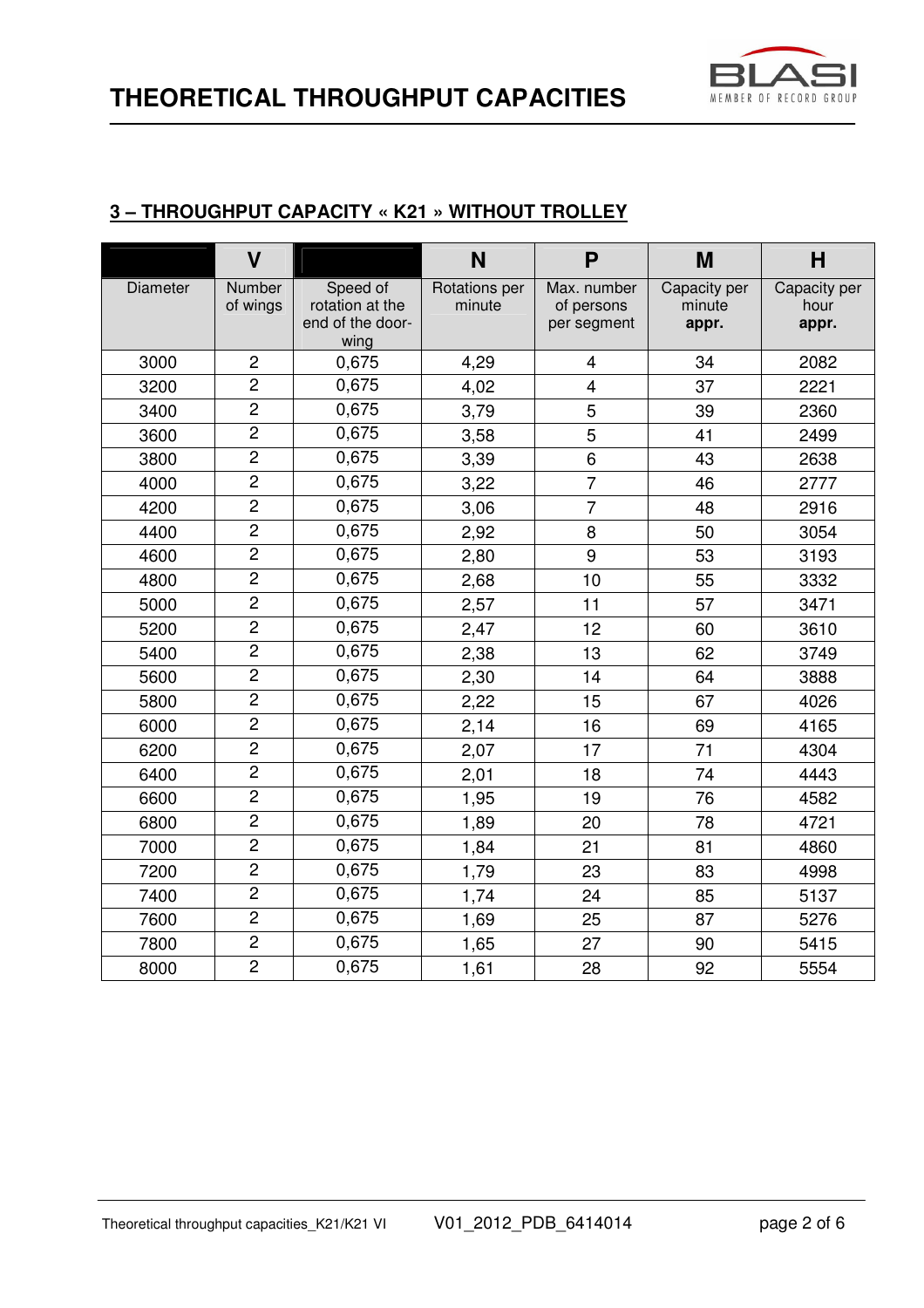

#### **4 – THROUGHPUT CAPACITY « K21-VI » WITHOUT TROLLEY**

|                 | $\overline{\mathsf{V}}$ |                                                | N                       | P                                        | M                               | H                             |
|-----------------|-------------------------|------------------------------------------------|-------------------------|------------------------------------------|---------------------------------|-------------------------------|
| <b>Diameter</b> | Number<br>of wings      | Speed of<br>rotation at the<br>end of doorwing | Rotations per<br>minute | Max. number<br>of persons<br>per segment | Capacity per<br>minute<br>appr. | Capacity per<br>hour<br>appr. |
| 3000            | $\overline{2}$          | 0,675                                          | 4,29                    | 3                                        | 30                              | 1805                          |
| 3200            | $\overline{2}$          | 0,675                                          | 4,02                    | $\overline{4}$                           | 32                              | 1962                          |
| 3400            | $\overline{c}$          | 0,675                                          | 3,79                    | 4                                        | 35                              | 2116                          |
| 3600            | $\overline{2}$          | 0,675                                          | 3,58                    | $\overline{5}$                           | 37                              | 2268                          |
| 3800            | $\overline{2}$          | 0,675                                          | 3,39                    | 5                                        | 40                              | 2419                          |
| 4000            | $\overline{2}$          | 0,675                                          | 3,22                    | 6                                        | 41                              | 2498                          |
| 4200            | $\overline{2}$          | 0,675                                          | 3,06                    | $\overline{7}$                           | 44                              | 2646                          |
| 4400            | $\overline{2}$          | 0,675                                          | 2,92                    | $\overline{7}$                           | 46                              | 2797                          |
| 4600            | $\overline{2}$          | 0,675                                          | 2,80                    | 8                                        | 47                              | 2874                          |
| 4800            | $\overline{2}$          | 0,675                                          | 2,68                    | $\overline{9}$                           | 50                              | 3019                          |
| 5000            | $\overline{2}$          | 0,675                                          | 2,57                    | 10                                       | 52                              | 3170                          |
| 5200            | $\overline{c}$          | 0,675                                          | 2,47                    | 11                                       | 57                              | 3443                          |
| 5400            | $\overline{2}$          | 0,675                                          | 2,38                    | 12                                       | 59                              | 3585                          |
| 5600            | $\overline{2}$          | 0,675                                          | 2,30                    | 13                                       | 62                              | 3730                          |
| 5800            | $\overline{2}$          | 0,675                                          | 2,22                    | 14                                       | 64                              | 3874                          |
| 6000            | $\overline{c}$          | 0,675                                          | 2,14                    | 15                                       | 66                              | 4018                          |
| 6200            | $\overline{2}$          | 0,675                                          | 2,07                    | 16                                       | 69                              | 4161                          |
| 6400            | $\overline{2}$          | 0,675                                          | 2,01                    | 17                                       | 70                              | 4247                          |
| 6600            | $\overline{2}$          | 0,675                                          | 1,95                    | 18                                       | 73                              | 4389                          |
| 6800            | $\overline{2}$          | 0,675                                          | 1,89                    | 19                                       | 75                              | 4533                          |
| 7000            | $\overline{2}$          | 0,675                                          | 1,84                    | 21                                       | 77                              | 4678                          |
| 7200            | $\overline{2}$          | 0,675                                          | 1,79                    | 22                                       | 80                              | 4822                          |
| 7400            | $\overline{2}$          | 0,675                                          | 1,74                    | $\overline{23}$                          | $\overline{81}$                 | 4908                          |
| 7600            | $\overline{c}$          | 0,675                                          | 1,69                    | 24                                       | 84                              | 5053                          |
| 7800            | $\overline{2}$          | 0,675                                          | 1,65                    | 26                                       | 86                              | 5197                          |
| 8000            | $\overline{2}$          | 0,675                                          | 1,61                    | 27                                       | 89                              | 5342                          |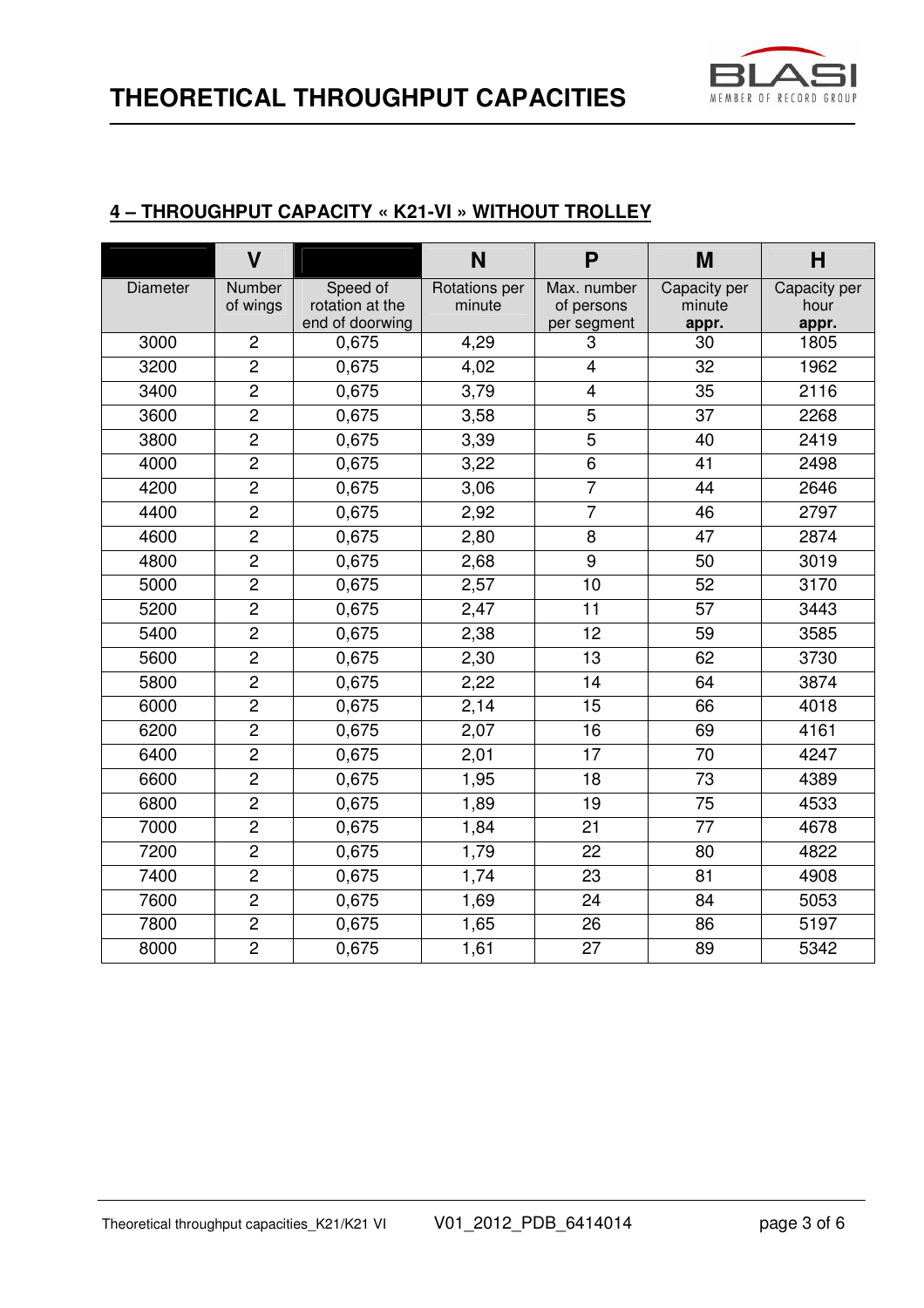

#### **5 – THROUGHPUT CAPACITIES « K21 » WITH TROLLEY**

|                 | $\overline{\mathsf{V}}$ |                                                | N                       | P                                        | M                               | H                             |
|-----------------|-------------------------|------------------------------------------------|-------------------------|------------------------------------------|---------------------------------|-------------------------------|
| <b>Diameter</b> | Number<br>of wings      | Speed of<br>rotation at the<br>end of doorwing | Rotations per<br>minute | Max. number<br>of persons<br>per segment | Capacity per<br>minute<br>appr. | Capacity per<br>hour<br>appr. |
| 3000            | $\overline{2}$          | 0,675                                          | 4,29                    | 1                                        | 8                               | 520                           |
| 3200            | $\overline{2}$          | 0,675                                          | 4,02                    | 1                                        | 9                               | 555                           |
| 3400            | $\overline{c}$          | 0,675                                          | 3,79                    | 1                                        | $\boldsymbol{9}$                | 590                           |
| 3600            | $\overline{2}$          | 0,675                                          | 3,58                    | 1                                        | 10                              | 624                           |
| 3800            | $\overline{2}$          | 0,675                                          | 3,39                    | 1                                        | 10                              | 659                           |
| 4000            | $\overline{2}$          | 0,675                                          | 3,22                    | 1                                        | 11                              | 694                           |
| 4200            | $\overline{c}$          | 0,675                                          | 3,06                    | $\mathbf{1}$                             | 12                              | 729                           |
| 4400            | $\overline{2}$          | 0,675                                          | 2,92                    | $\overline{c}$                           | 12                              | 763                           |
| 4600            | $\overline{2}$          | 0,675                                          | 2,80                    | $\overline{2}$                           | 13                              | 798                           |
| 4800            | $\overline{2}$          | 0,675                                          | 2,68                    | $\overline{2}$                           | $\overline{13}$                 | 833                           |
| 5000            | $\overline{2}$          | 0,675                                          | 2,57                    | $\overline{2}$                           | 14                              | 867                           |
| 5200            | $\overline{c}$          | 0,675                                          | 2,47                    | 3                                        | 15                              | 902                           |
| 5400            | $\overline{2}$          | 0,675                                          | 2,38                    | $\overline{3}$                           | 15                              | 937                           |
| 5600            | $\overline{2}$          | 0,675                                          | 2,30                    | 3                                        | 16                              | 972                           |
| 5800            | $\overline{2}$          | 0,675                                          | 2,22                    | $\overline{3}$                           | 16                              | 1006                          |
| 6000            | $\overline{c}$          | 0,675                                          | 2,14                    | $\overline{\mathbf{4}}$                  | 17                              | 1041                          |
| 6200            | $\overline{2}$          | 0,675                                          | $\overline{2,07}$       | $\overline{4}$                           | $\overline{17}$                 | 1076                          |
| 6400            | $\overline{2}$          | 0,675                                          | 2,01                    | $\overline{4}$                           | 18                              | 1110                          |
| 6600            | $\overline{2}$          | 0,675                                          | 1,95                    | 4                                        | 19                              | 1145                          |
| 6800            | $\overline{2}$          | 0,675                                          | 1,89                    | $\overline{5}$                           | 19                              | 1180                          |
| 7000            | $\overline{2}$          | 0,675                                          | 1,84                    | $\overline{5}$                           | 20                              | 1215                          |
| 7200            | $\overline{2}$          | 0,675                                          | 1,79                    | $\overline{5}$                           | 20                              | 1249                          |
| 7400            | $\overline{2}$          | 0,675                                          | 1,74                    | $\overline{6}$                           | $\overline{21}$                 | 1284                          |
| 7600            | $\overline{c}$          | 0,675                                          | 1,69                    | 6                                        | 21                              | 1319                          |
| 7800            | $\overline{2}$          | 0,675                                          | 1,65                    | 6                                        | 22                              | 1353                          |
| 8000            | $\overline{2}$          | 0,675                                          | 1,61                    | $\overline{7}$                           | 23                              | 1388                          |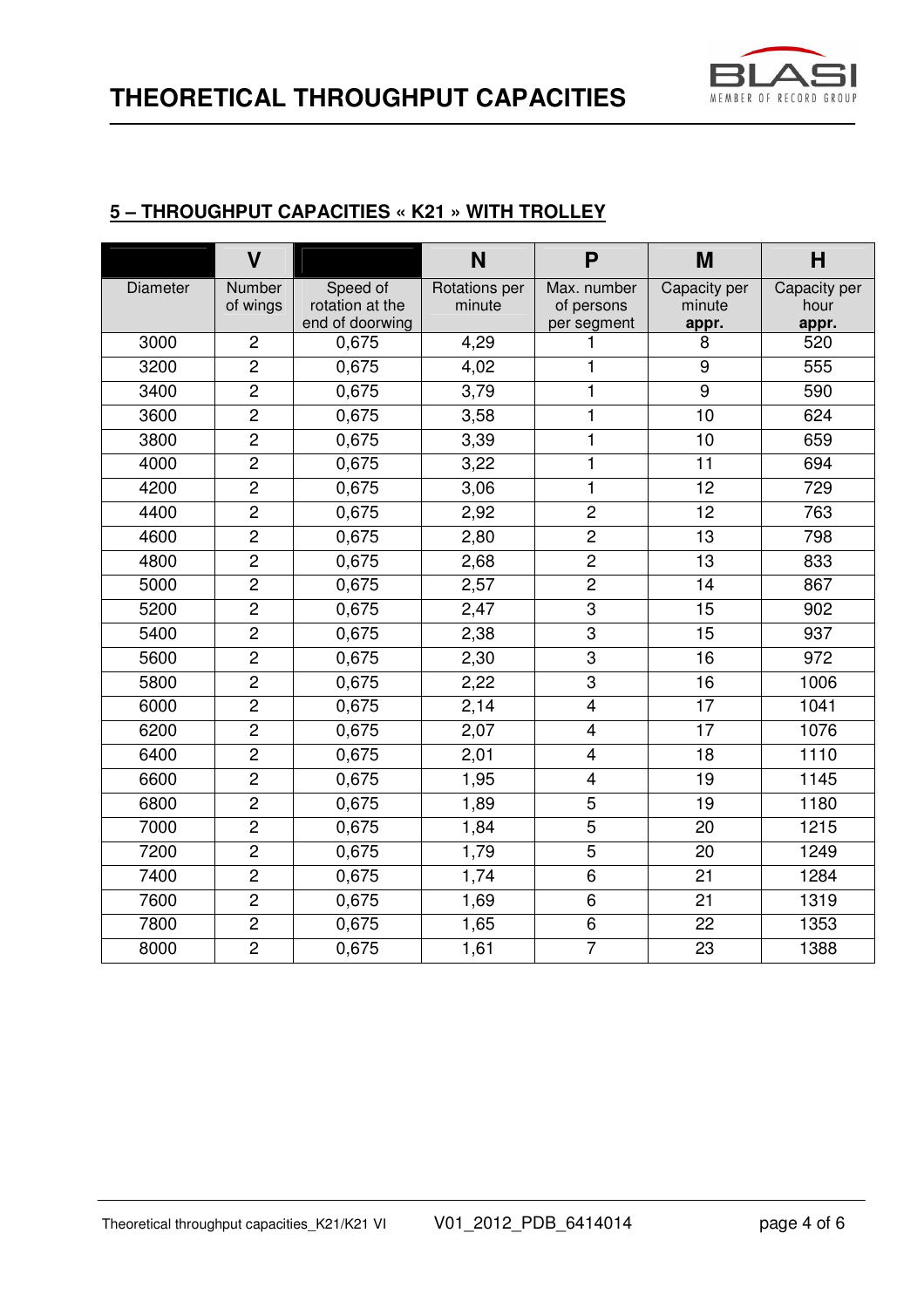

#### **6 –THEORETICAL THROUGHPUT CAPACITIES « K21-VI » WITH TROLLEY**

|          | $\overline{\mathsf{V}}$ |                                                | N                              | P                                        | M                               | H                             |
|----------|-------------------------|------------------------------------------------|--------------------------------|------------------------------------------|---------------------------------|-------------------------------|
| Diameter | Number<br>of wings      | Speed of<br>rotation at the<br>end of doorwing | <b>Rotations per</b><br>minute | Max. number<br>of persons<br>per segment | Capacity per<br>minute<br>appr. | Capacity per<br>hour<br>appr. |
| 3000     | $\overline{2}$          | 0,675                                          | 4,29                           | 0                                        | 0                               | $\Omega$                      |
| 3200     | $\overline{2}$          | 0,675                                          | 4,02                           | 1                                        | 8                               | 490                           |
| 3400     | $\overline{2}$          | 0,675                                          | 3,79                           | 1                                        | 8                               | 529                           |
| 3600     | $\overline{c}$          | 0,675                                          | 3,58                           | 1                                        | $9$                             | 567                           |
| 3800     | $\overline{2}$          | 0,675                                          | 3,39                           | 1                                        | 10                              | 604                           |
| 4000     | $\overline{2}$          | 0,675                                          | 3,22                           | 1                                        | 10                              | 624                           |
| 4200     | $\overline{2}$          | 0,675                                          | 3,06                           | $\mathbf{1}$                             | 11                              | 661                           |
| 4400     | $\overline{2}$          | 0,675                                          | 2,92                           | $\mathbf{1}$                             | 11                              | 699                           |
| 4600     | $\overline{2}$          | 0,675                                          | 2,80                           | $\overline{2}$                           | 11                              | 718                           |
| 4800     | $\overline{2}$          | 0,675                                          | 2,68                           | $\overline{2}$                           | 12                              | 754                           |
| 5000     | $\overline{c}$          | 0,675                                          | 2,57                           | $\overline{2}$                           | 13                              | 792                           |
| 5200     | $\overline{2}$          | 0,675                                          | 2,47                           | $\overline{2}$                           | 14                              | 860                           |
| 5400     | $\overline{2}$          | 0,675                                          | 2,38                           | $\overline{3}$                           | 14                              | 896                           |
| 5600     | $\overline{2}$          | 0,675                                          | 2,30                           | 3                                        | 15                              | 932                           |
| 5800     | $\overline{2}$          | 0,675                                          | 2,22                           | $\overline{3}$                           | $\overline{16}$                 | 968                           |
| 6000     | $\overline{c}$          | 0,675                                          | 2,14                           | $\overline{3}$                           | 16                              | 1004                          |
| 6200     | $\overline{c}$          | 0,675                                          | 2,07                           | $\overline{\mathbf{4}}$                  | 17                              | 1040                          |
| 6400     | $\overline{2}$          | 0,675                                          | 2,01                           | $\overline{4}$                           | 17                              | 1061                          |
| 6600     | $\overline{2}$          | 0,675                                          | 1,95                           | $\overline{\mathbf{4}}$                  | 18                              | 1097                          |
| 6800     | $\overline{c}$          | 0,675                                          | 1,89                           | $\overline{\mathbf{4}}$                  | 18                              | 1133                          |
| 7000     | $\overline{2}$          | 0,675                                          | 1,84                           | $\overline{5}$                           | 19                              | 1169                          |
| 7200     | $\overline{2}$          | 0,675                                          | 1,79                           | $\overline{5}$                           | 20                              | 1205                          |
| 7400     | $\overline{2}$          | 0,675                                          | 1,74                           | $\overline{5}$                           | 20                              | 1227                          |
| 7600     | $\overline{2}$          | 0,675                                          | 1,69                           | $\overline{6}$                           | 21                              | 1263                          |
| 7800     | $\overline{2}$          | 0,675                                          | 1,65                           | 6                                        | 21                              | 1299                          |
| 8000     | $\overline{2}$          | 0,675                                          | 1,61                           | $\overline{6}$                           | 22                              | 1335                          |